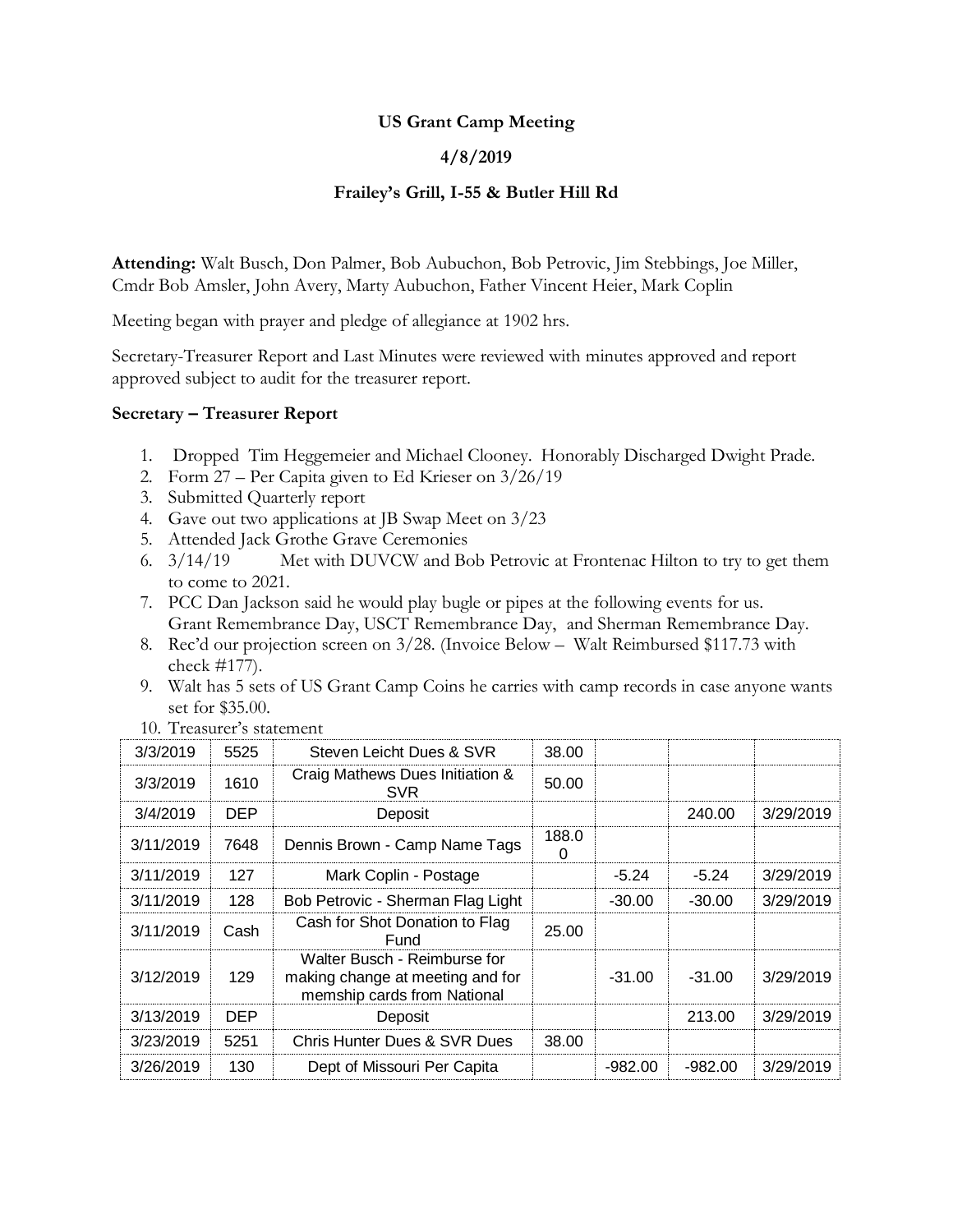| 3/28/2019 | 177        | Walter Busch - Reimburse for<br>projector screen purchase from<br>Amazon from General Funds |       | -117.23 | -117.73 | 3/29/2019 |
|-----------|------------|---------------------------------------------------------------------------------------------|-------|---------|---------|-----------|
| 3/29/2019 | <b>DEP</b> | Deposit                                                                                     |       |         | 38.00   | 3/29/2019 |
| 3/29/2019 | INT        | Interest                                                                                    | 0.11  |         | O 11    | 3/29/2019 |
|           |            |                                                                                             |       |         |         |           |
|           |            |                                                                                             | 10.02 |         |         |           |

TOTALS 19,03

8.62 17,335. 31 1,847.34

| <b>Committe</b><br>d Funds              |                      | <b>Committed</b><br><b>Funds</b>                      | \$268.51   |  |
|-----------------------------------------|----------------------|-------------------------------------------------------|------------|--|
| <b>Sherman</b><br>Flag<br><b>Fund</b>   | 63.00                |                                                       |            |  |
| <b>Equipme</b><br>nt Fund<br><b>SVR</b> | 67.00                | <b>Uncommitted</b><br><b>Funds</b>                    | \$1,578.83 |  |
| <b>Fund</b><br><b>TOTAL</b>             | \$138.51<br>\$268.51 | <b>Total in</b>                                       | \$1,847.34 |  |
|                                         |                      | <b>Checking</b><br><b>Undeposited</b><br><b>Funds</b> |            |  |
|                                         |                      | <b>Total</b>                                          | \$1,847.34 |  |

## **COMMANDER'S REPORT**

- 1. Keys to the Sherman Flag Pole passed out to officers
- 2. Lincoln Tomb Ceremony Bring stand and wreath. Motion approved to buy newer wreaths.
- 3. Memorial Day Set-up. Bob Aubuchon to reach out to bugler and Marty Aubuchon to bring his private speaker system. \$50 to cannoneers and to bugler
- 4. Resolution that our GAR Keeler Post Reenacting Unit be associated with us. Motion by Walt and 2ns by Marty Aubuchon. Passes

## **SENIOR VICE COMMANDER**: Absent

**JUNIOR VICE COMMANDER** – Attended Jack Grothe Funeral

**NATIONAL, STATE OR CRA BUSINESS** – Just a reminder to attend CRA Conference in Springfield by Walt and recommendation we buy an AVprojector Walt found for \$299. This projector has a high rating for an under \$500 projector. Officers approve purchase.

### **BUSINESS**

- 1. Trivia Night to support the 2021 Encampment discussed. Most felt that it would best be held in the Fall or Spring of any year.
- 2. ROTC John Avery has all but 5 days covered with presenters. To sent Walt an e-mail for us to seek out people to help.
- 3. EAGLE SCOUT John Avery and Jon Pennington working on pressuring the Scout Council to get us more involved in local ceremonies.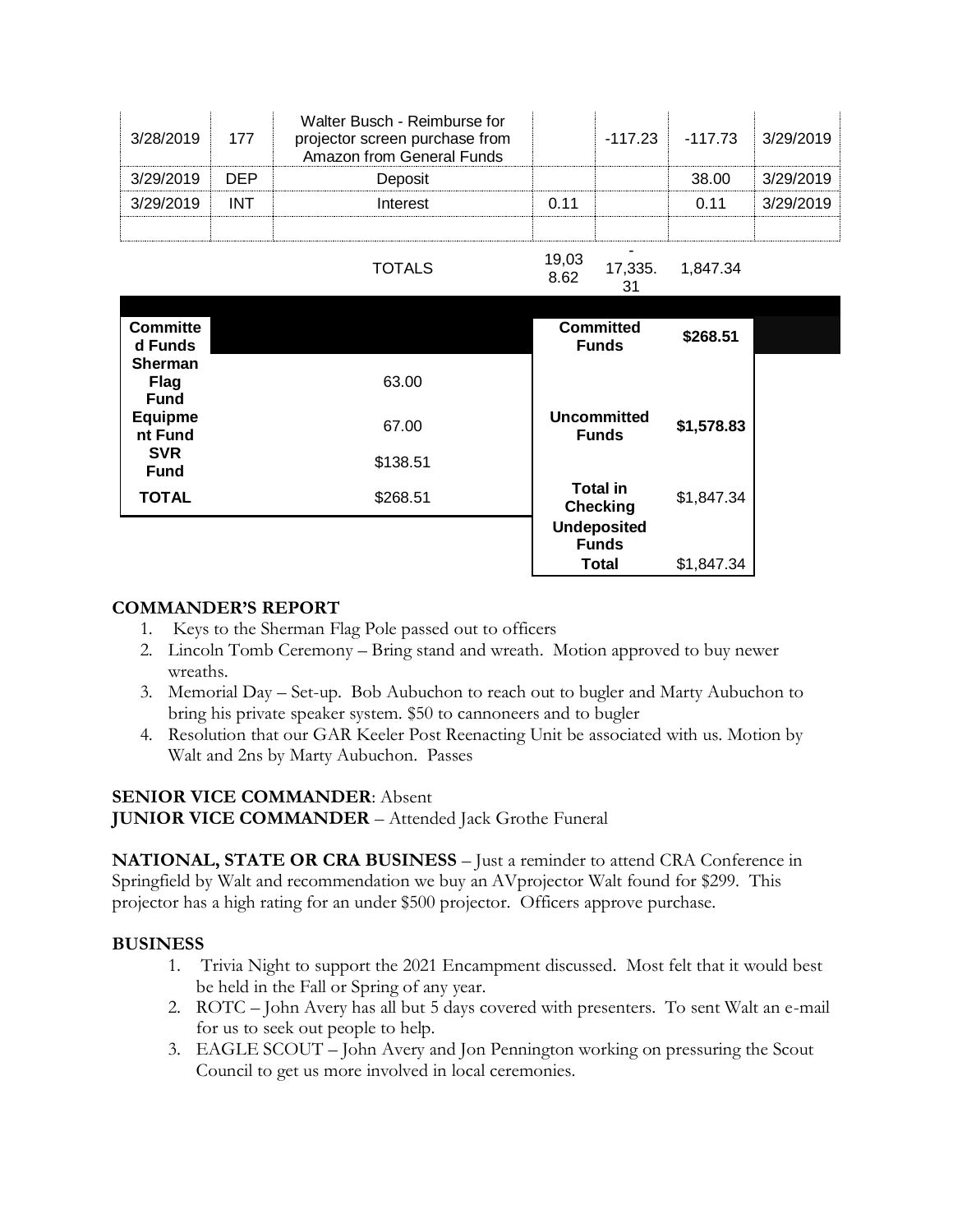- 4. NATIONAL HISTORY DAY Jim Stebbings updated us on the department program about history day and that we have several people who have put in for our award. Review of those presentations is currently in the process.
- 5. Comment that 2019 National Encampment is seeking members to donate funds to support it. They apparently are having trouble getting their funding together.
- 6. A proposal was made that members after the Civil War ceremonies on Memorial Day visit and pay honors at Jack Grothe's grave.
- 7. German Induction of Member -- Walt has a translation. Bob Amsler recommended that up to \$150 be spent to have food at the meeting which is to be held at Walt's house. Motion by Bob Petrovic and 2<sup>nd</sup> by Mark Coplin – Passes
- 8. Father Heier will be sending a sympathy card to Maggie Grothe.
- 9. Bob Petrovic motioned we should give money to some group in honor of Jack Grothe. After discussion it was decided to give the money to the Lincoln Museum in Springfield, IL as it is in a money crisis. 2<sup>nd</sup> by Bob Aubuchon. Passes.
- 10. Marty working on Grant White Haven ceremonies. We will have some type of presentation after the ceremonies.

## **TRIVIA**

- 1. What happened yesterday (April 7) in 1862?
- 2. What was the first battle in which US Grant faced Robert E Lee?
	- a. Cold Harbor b. Spotsylvania Courthouse c. The Wilderness d. Fredericksburg
- 3. Union General Alexander Asboth was a native of what country.
	- a. Germany b. Romania c. Hungary d. France
- 4. How many medical schools were operating in the South in 1861? a. 0 b. 22 c. 4 d. 21
- 5. T or F Over half of the Union Army at the battle of Pea Ridge spoke German as their first language.
- 6. T or F Philip Sheridan would eventually become only the  $3<sup>rd</sup>$  man in US history to wear the four stars of a full general.
- 7. T or F The American Civil War saw the first use of railroads to move troops during wartime.
- 8. T or F More than 50% of Civil War soldiers buried in National Cemeteries are unidentified.
- 9. T or F Abraham Lincoln caught smallpox during the Civil War.
- 10. Who was Lincoln's self-appointed bodyguard who had been sent to Richmond on the night of the assassination?
	- a. Allan Pinkerton b. Ward Hill Lamon c. Henry F Campbell d. Nathan Ryno Smoth

Quote of the Day: "Do your duty in all things. You cannot do more. You should never do less." -Robert E Lee.

Meeting Closed at 2013 hrs with Prayer by Father Heier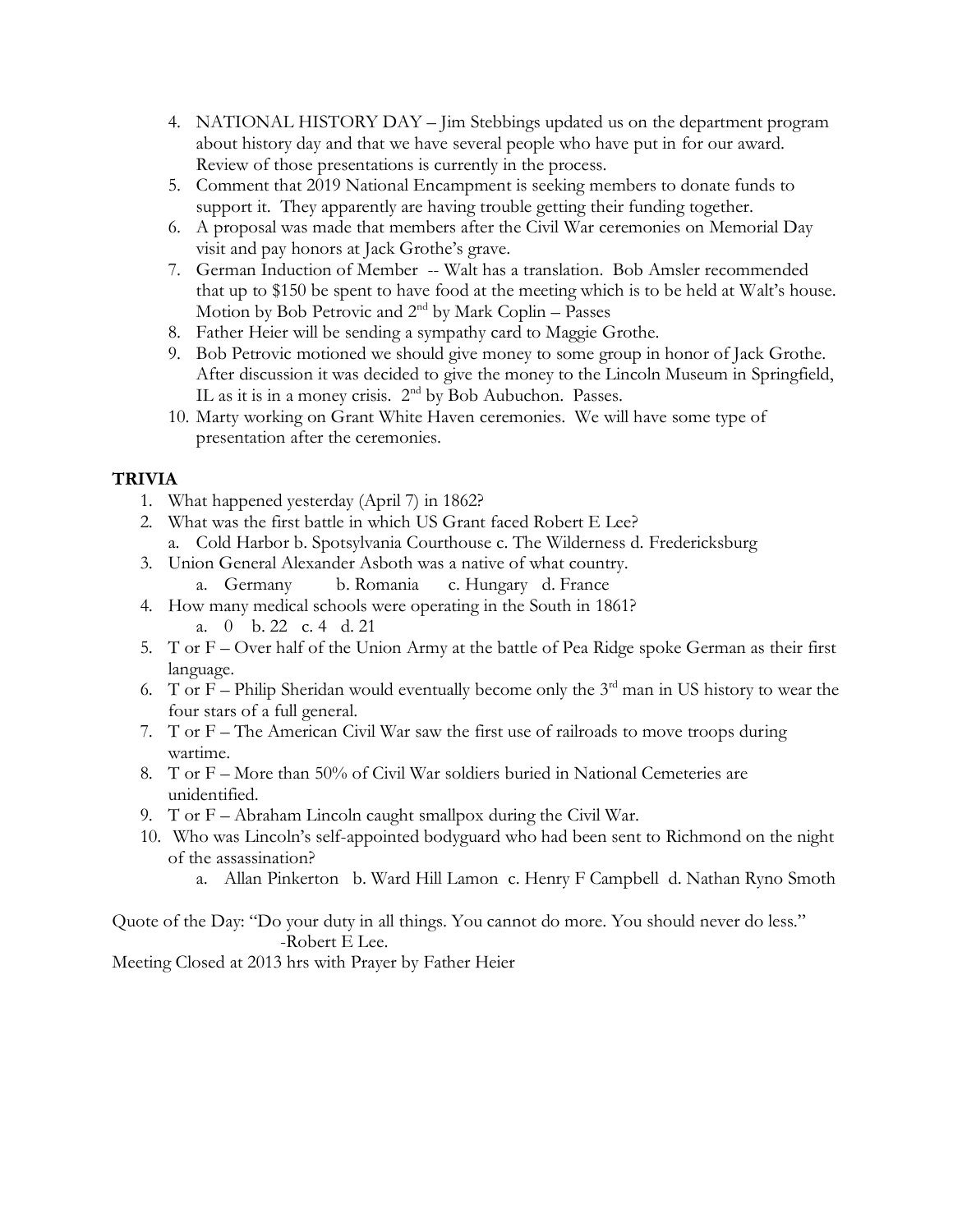### **SECRETARY-TREASURER REPORT FOR THE MAY MEETING**

- 1. Projector arrived too late so Walt found another not as good a projector to use, but it sufficed.
- 2. Walt working with Jefferson Barracks Cemetery for approval of Memorial Day Ceremonies. They have gotten stricter on Musketry and Cannon fire.
- 3. Walt also sent in for JB Cemetery to approve our Sept  $14<sup>th</sup> 56<sup>th</sup> USCT$  Ceremonies.
- 4. Submitted our camp for the 2019 EADS Award
- 5. Sent \$50 to President Abe Lincoln Museum in memory of Jack Grothe. Received Thank you on 5-3-19. Maggie has sent the camp a thank you letter.
- 6. Returned check to Richard Weidner who sent in Money to transfer, but was trying to transfer from the Sons of American Revolution
- 7. Membership of Attorney Raymond Meyer of Arnold whose ancestor James Floyd served in Co K,  $11<sup>th</sup>$  Minnesota Inf as a private.

Overview of Website

Unique Visits 882 +1% from last 30 days as of March 25 to April 23 Page Views 2,174 -6% from last 30 days Avg. Pages Per Unique Visit 2.465 -8% from last 30 days

### **Treasurer Report**

| 4/8/2019         | Cash | Cash from Shot Donation                            | 15.00  |           |           |
|------------------|------|----------------------------------------------------|--------|-----------|-----------|
| 4/11/2019<br>127 |      | Arch Engraving 210302                              |        | -83.60    | $-83.60$  |
| 4/14/2019        | 132  | <b>CRA Conference for Project</b>                  | 200.00 |           |           |
| 4/14/2019        | 128  | <b>Walt Busch</b>                                  |        | $-291.82$ | $-291.82$ |
| 4/23/2019        | 178  | Lincoln Museum & Library in<br>name of Jack Grothe |        | $-50.00$  | $-50.00$  |
| 5/3/2019         | 129  | Arch Engraving Inv 210892                          |        | $-14.60$  | $-14.60$  |
| 5/8/2019         | 1283 | Ray Meyer                                          | 50.00  |           |           |
| 5/8/2019         | 101  | Dept MO SUVCW Ray Meyer<br>App                     |        | $-26.75$  | $-26.75$  |
| 5/9/2019         | DEP. | <b>DEPOSIT</b>                                     |        |           | 290.00    |
|                  |      |                                                    |        |           |           |

TOTALS 19,038.62

17,335.31 1,670.57

| <b>Committed Funds</b>   |          | <b>Committed Funds</b>   | \$306.76   |
|--------------------------|----------|--------------------------|------------|
| <b>Sherman Flag Fund</b> | 78.00    |                          |            |
| <b>Equipment Fund</b>    | 87.25    | <b>Uncommitted Funds</b> | \$1,603.81 |
| <b>SVR Fund</b>          | \$141.51 |                          |            |
| <b>TOTAL</b>             | \$306.76 | <b>Total in Checking</b> | \$1,670.57 |
|                          |          | <b>Undeposited Funds</b> | \$240.00   |
|                          |          | Total                    | \$1,910.57 |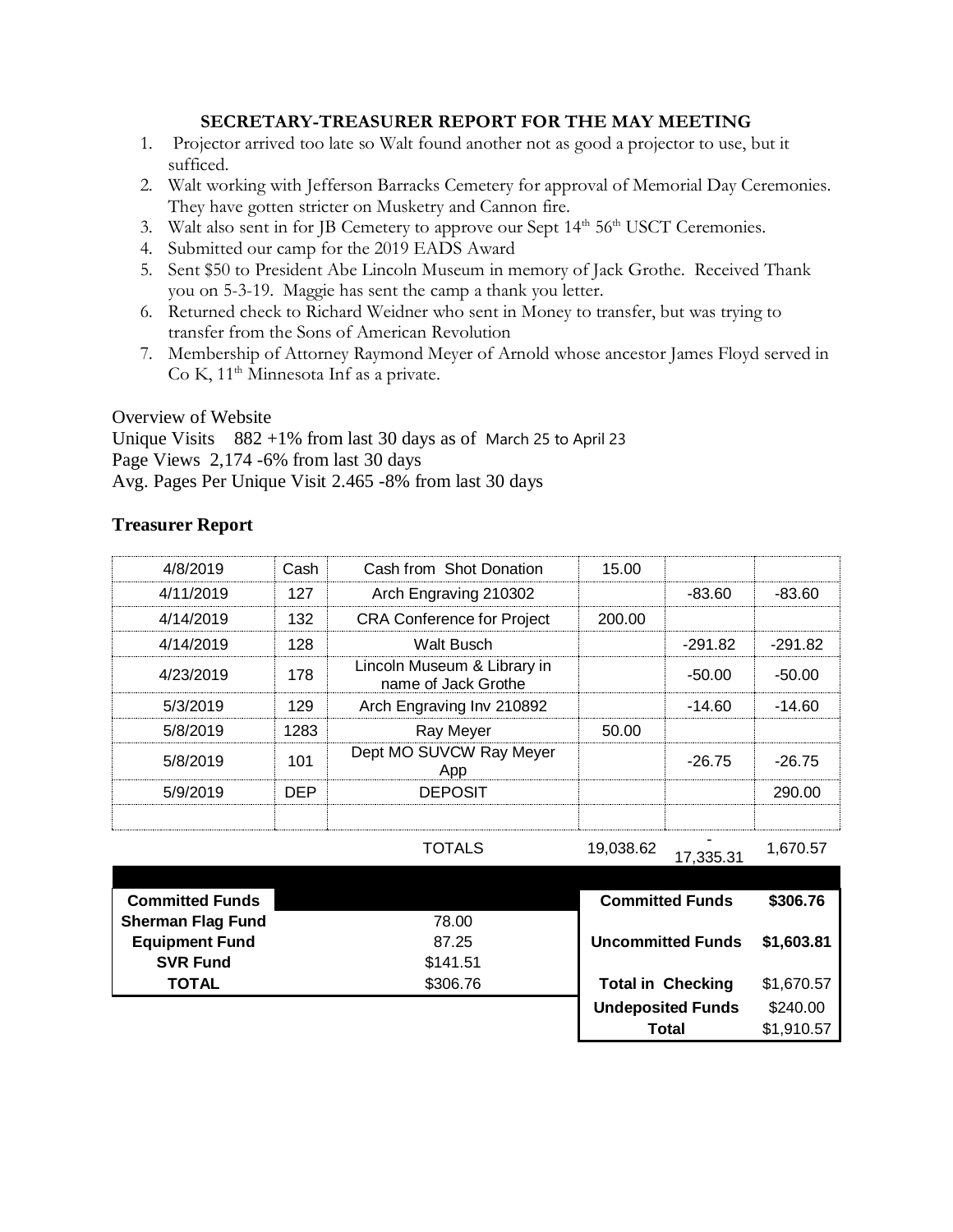## **AGENDA FOR APRIL MEETING**

#### PRESENT:

| Prayer-<br>$Pledge -$                                       |                 |                      |
|-------------------------------------------------------------|-----------------|----------------------|
| Minutes of Last Meeting Motion__________                    | 2 <sup>nd</sup> | Passes $Y/N$ -       |
| Secretary Report<br>Treasurer Report<br>Commander's Report: | 2 <sup>nd</sup> | Pass Y/N__ Auditable |
|                                                             |                 |                      |
|                                                             |                 |                      |
|                                                             |                 |                      |
|                                                             |                 |                      |
| SVC Report:                                                 |                 |                      |
|                                                             |                 |                      |
|                                                             |                 |                      |
| JVC Report:                                                 |                 |                      |
|                                                             |                 |                      |
|                                                             |                 |                      |
| State, National or Central Region Business:                 |                 |                      |
|                                                             |                 |                      |
|                                                             |                 |                      |
|                                                             |                 |                      |
| TRIVIA:                                                     |                 |                      |

# **OLD BUSINESS:**

1. Speaker's Bureau Update: \_\_\_\_\_\_\_\_\_\_\_\_\_\_\_\_\_\_\_\_\_\_\_\_\_\_\_\_\_\_\_\_\_\_\_\_\_\_\_\_\_\_\_\_\_\_\_\_\_\_\_\_\_\_\_